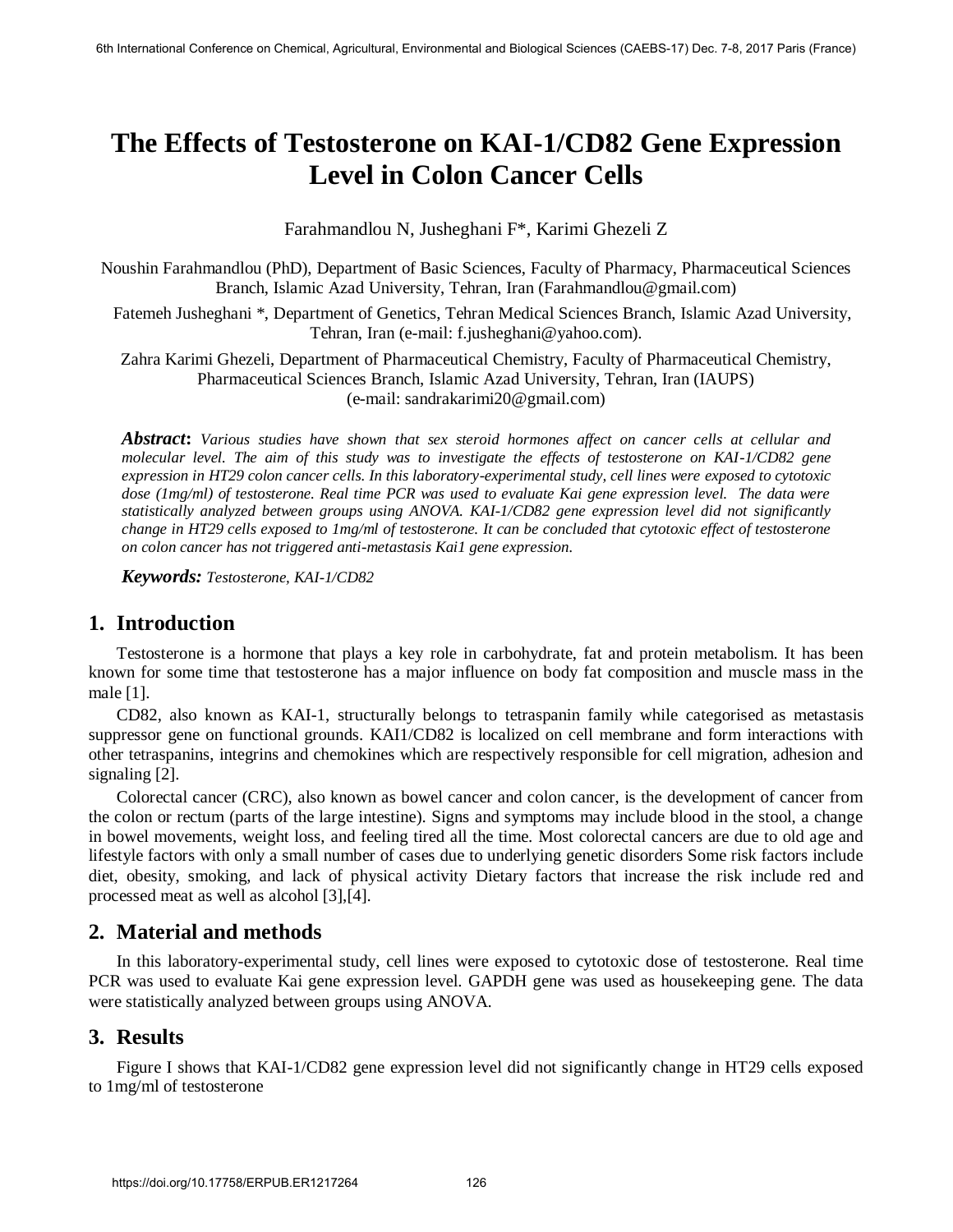

Fig. 1. KAI1/CD82 gene expression level in testosterone receiving HT29 cells compared with control group.

## **4. Discussion**

The cytotoxic dose of testosterone did not affect on antimetastasis Kai gene expression level. Studies have shown that testosterone is associated with cancers including prostate cancer [5]. Estradiol and testosterone levels may play important roles in the development of breast cancer in older women. [6] Higher levels of calculated serum free testosterone are associated with an increased risk of prostate cancer [7].

However, certain studies show that testosterone therapy did not have a consistent effect on prostate-specific antigen levels[8]

The addition of testosterone to conventional hormone therapy for postmenopausal women also does not increase and may indeed reduce the hormone therapy-associated breast cancer risk—thereby returning the incidence to the normal rates observed in the general, untreated population[9]

Recently, it has been reported that testosterone membrane signaling regulates actin reorganization and induces pro-apoptotic responses in colon tumor cells [10].

Antimetastasis CD82 may stabilize or strengthen E-cadherin-dependent intercellular adhesion by regulating beta-catenin-mediated signal transduction on cancer cells, and consequently, prevent cancer cells from seceding from the primary tumor site[11] KAI-1 expression is induced by activating protein kinase C even in metastatic prostate cancer cell lines in which its expression was significantly down-regulated. KAI-1 expression was enhanced in a dose-dependent manner by PMA, and its induction is at least in part due to transcriptional activation [12].

Testosterone may promote the development of Colorectal cancer( CRC) via a number of pathways, which may place males at greater risk. Testosterone holds promise as a potential biomarker in CRC risk prediction[13].

We have shown that cytotoxic dose of testosterone did not affect on KAI1 gene expression level. In contrast to our finding, some studies have shown that lower serum total testosterone is associated with lymph node metastases in a radical prostatectomy cohort study [14]. Serum testosterone also plays an important role in the metastatic ability of castration resistant prostate cancer [15]. In addition, it has been shown that testosterone dietary supplement has probably harmful effect on prostate cancer metastasis [16].

## **5. Conclusion**

It can be concluded that cytotoxic effect of testosterone on colon cancer has not triggered anti-metastasis Kai1 gene expression.

## **6. Acknowledgment**

We appreciate all who helped us to exert this study.

## **7. References**

- [1] [Kelly DM,](https://www.ncbi.nlm.nih.gov/pubmed/?term=Kelly%20DM%5BAuthor%5D&cauthor=true&cauthor_uid=23378050) [Jones TH.](https://www.ncbi.nlm.nih.gov/pubmed/?term=Jones%20TH%5BAuthor%5D&cauthor=true&cauthor_uid=23378050) Testosterone: a metabolic hormone in health and disease. [J Endocrinol.](https://www.ncbi.nlm.nih.gov/pubmed/23378050) 2013;217(3):R25-45.
- [2] [Malik FA,](https://www.ncbi.nlm.nih.gov/pubmed/?term=Malik%20FA%5BAuthor%5D&cauthor=true&cauthor_uid=19224455) [Sanders AJ,](https://www.ncbi.nlm.nih.gov/pubmed/?term=Sanders%20AJ%5BAuthor%5D&cauthor=true&cauthor_uid=19224455) [Jiang WG.](https://www.ncbi.nlm.nih.gov/pubmed/?term=Jiang%20WG%5BAuthor%5D&cauthor=true&cauthor_uid=19224455) KAI-1/CD82, the molecule and clinical implication in cancer and cancer metastasis. [Histol Histopathol.](https://www.ncbi.nlm.nih.gov/pubmed/19224455) 2009 r;24(4):519-30.